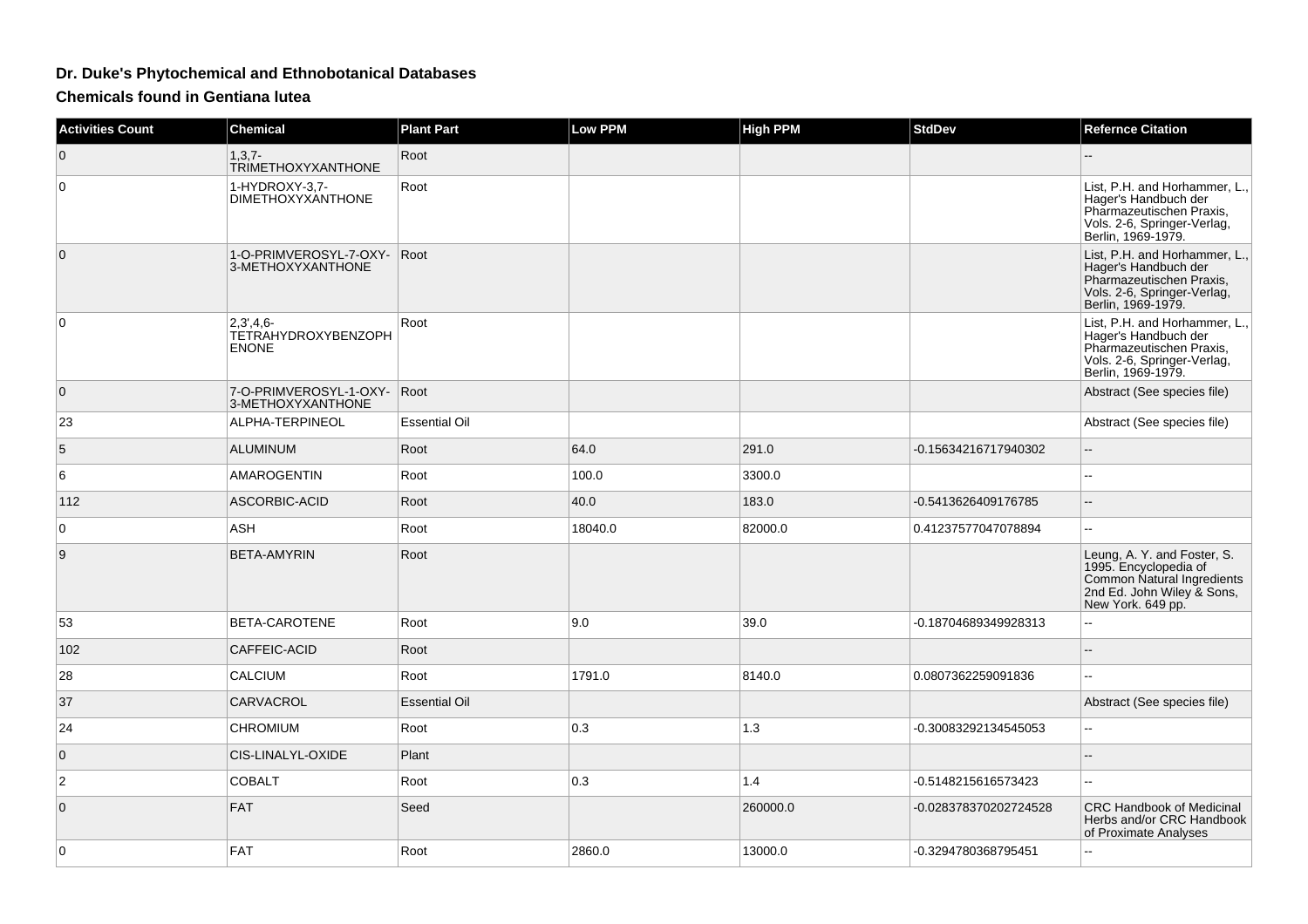| <b>Activities Count</b> | Chemical               | <b>Plant Part</b> | <b>Low PPM</b> | <b>High PPM</b> | <b>StdDev</b>        | <b>Refernce Citation</b>                                                                                                                                                                                              |
|-------------------------|------------------------|-------------------|----------------|-----------------|----------------------|-----------------------------------------------------------------------------------------------------------------------------------------------------------------------------------------------------------------------|
| $\overline{0}$          | FIBER(CRUDE)           | Root              |                | 120000.0        | 0.2580364813561677   | $\sim$ $\sim$                                                                                                                                                                                                         |
| 0                       | FIBER(DIETARY)         | Root              |                | 420000.0        | 0.23558261041932288  | $\overline{\phantom{a}}$                                                                                                                                                                                              |
| $\overline{0}$          | <b>GENTIALUTINE</b>    | Root              |                |                 |                      |                                                                                                                                                                                                                       |
| 0                       | <b>GENTIAMARIN</b>     | Root              |                |                 |                      | CRC Handbook of Medicinal<br>Herbs and/or CRC Handbook<br>of Proximate Analyses                                                                                                                                       |
| 24                      | <b>GENTIANINE</b>      | Root              | 6000.0         | 8000.0          | 1.0                  |                                                                                                                                                                                                                       |
| $\overline{0}$          | <b>GENTIANOSE</b>      | Root              |                |                 |                      | ۵.                                                                                                                                                                                                                    |
| $\overline{0}$          | <b>GENTIIN</b>         | Root              |                |                 |                      |                                                                                                                                                                                                                       |
| 0                       | <b>GENTIOBIOSE</b>     | Root              | 50000.0        | 80000.0         |                      | ۵.                                                                                                                                                                                                                    |
| $\overline{0}$          | <b>GENTIODISE</b>      | Root              |                |                 |                      | <b>CRC Handbook of Medicinal</b><br>Herbs and/or CRC Handbook<br>of Proximate Analyses                                                                                                                                |
| 0                       | <b>GENTIOFLAVOSIDE</b> | Root              |                |                 |                      | List, P.H. and Horhammer, L.,<br>Hager's Handbuch der<br>Pharmazeutischen Praxis,<br>Vols. 2-6, Springer-Verlag,<br>Berlin, 1969-1979.                                                                                |
| $\vert 4 \vert$         | <b>GENTIOPICRIN</b>    | Root              | 11400.0        | 35000.0         |                      |                                                                                                                                                                                                                       |
| 4                       | <b>GENTIOPICROSIDE</b> | Root              | 11400.0        | 35000.0         |                      |                                                                                                                                                                                                                       |
| $\overline{0}$          | <b>GENTIOSIDE</b>      | Root              |                |                 |                      | List, P.H. and Horhammer, L.,<br>Hager's Handbuch der<br>Pharmazeutischen Praxis,<br>Vols. 2-6, Springer-Verlag,<br>Berlin, 1969-1979.                                                                                |
| 3                       | GENTISEIN              | Root              |                |                 |                      |                                                                                                                                                                                                                       |
| $\bf 8$                 | <b>GENTISIC-ACID</b>   | Root              |                |                 |                      | Williamson, E. M. and Evans,<br>F. J., Potter's New<br>Cyclopaedia of Botanical<br>Drugs and Preparations,<br>Revised Ed., Saffron Walden,<br>the C. W. Daniel Co., Ltd.,<br>Essex UK, 362 pp, 1988,<br>reprint 1989. |
| $\overline{2}$          | <b>GENTISIN</b>        | Root              |                | 380.0           |                      | шш.                                                                                                                                                                                                                   |
| 19                      | <b>INULIN</b>          | Root              |                |                 |                      | List, P.H. and Horhammer, L.,<br>Hager's Handbuch der<br>Pharmazeutischen Praxis,<br>Vols. 2-6, Springer-Verlag,<br>Berlin, 1969-1979.                                                                                |
| 6                       | <b>IRON</b>            | Root              | 8.0            | 37.0            | -0.38789995702739277 | $-1$                                                                                                                                                                                                                  |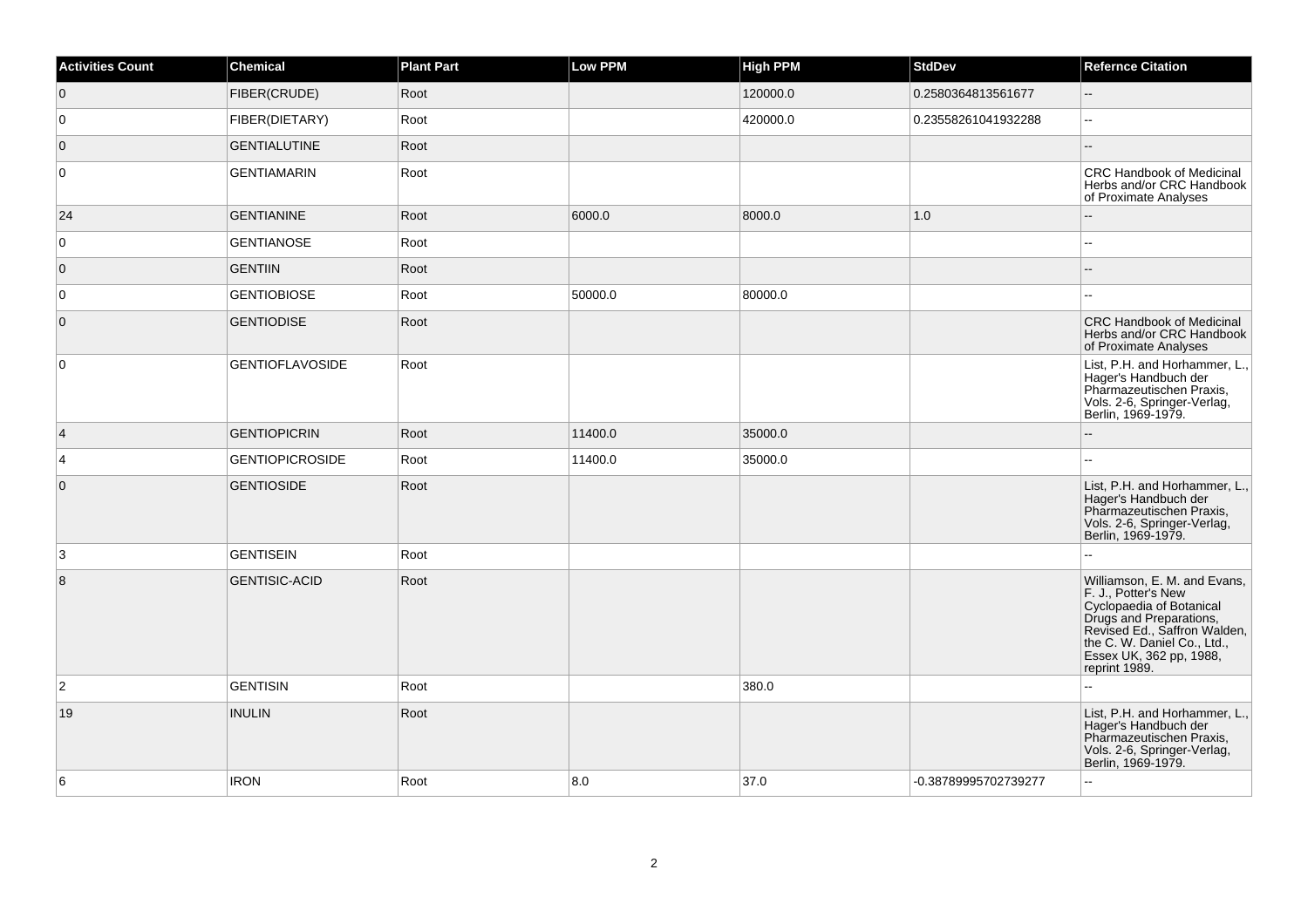| <b>Activities Count</b> | <b>Chemical</b>      | <b>Plant Part</b>    | <b>Low PPM</b> | <b>High PPM</b> | <b>StdDev</b>        | <b>Refernce Citation</b>                                                                                                               |
|-------------------------|----------------------|----------------------|----------------|-----------------|----------------------|----------------------------------------------------------------------------------------------------------------------------------------|
| $\overline{2}$          | <b>ISOGENTISIN</b>   | Root                 |                | 380.0           |                      | $\overline{\phantom{a}}$                                                                                                               |
| 60                      | <b>LIMONENE</b>      | <b>Essential Oil</b> |                | 346800.0        | 1.2590716018100643   | Abstract (See species file)                                                                                                            |
| $\overline{0}$          | <b>LINALOL</b>       | <b>Essential Oil</b> |                |                 |                      |                                                                                                                                        |
| 53                      | <b>LINALOOL</b>      | <b>Essential Oil</b> |                |                 |                      | Abstract (See species file)                                                                                                            |
| 21                      | <b>LUPEOL</b>        | Root                 |                |                 |                      | Leung, A. Y. and Foster, S.<br>1995. Encyclopedia of<br>Common Natural Ingredients<br>2nd Ed. John Wiley & Sons,<br>New York. 649 pp.  |
| 65                      | <b>MAGNESIUM</b>     | Root                 | 603.0          | 2740.0          | 0.09495627526651279  | шш.                                                                                                                                    |
| 14                      | <b>MANGANESE</b>     | Root                 | 0.5            | $ 2.3\rangle$   | -0.5184092277453715  | ш,                                                                                                                                     |
| 18                      | <b>MANGIFERIN</b>    | Plant                |                |                 |                      | Abstract (See species file)                                                                                                            |
| 39                      | <b>NIACIN</b>        | Root                 | 13.0           | 61.0            | 0.31188169659251     |                                                                                                                                        |
| 11                      | NICOTINIC-ACID       | Root                 |                |                 |                      | List, P.H. and Horhammer, L.,<br>Hager's Handbuch der<br>Pharmazeutischen Praxis,<br>Vols. 2-6, Springer-Verlag,<br>Berlin, 1969-1979. |
| $\overline{0}$          | NICOTINIC-ACID-AMIDE | Root                 |                |                 |                      | List, P.H. and Horhammer, L.,<br>Hager's Handbuch der<br>Pharmazeutischen Praxis,<br>Vols. 2-6, Springer-Verlag,<br>Berlin, 1969-1979. |
| $\overline{0}$          | OXYCINNAMIC-ACID     | Root                 |                |                 |                      | List, P.H. and Horhammer, L.,<br>Hager's Handbuch der<br>Pharmazeutischen Praxis,<br>Vols. 2-6, Springer-Verlag,<br>Berlin, 1969-1979. |
| 24                      | <b>PECTIN</b>        | Root                 |                |                 |                      | List, P.H. and Horhammer, L.,<br>Hager's Handbuch der<br>Pharmazeutischen Praxis,<br>Vols. 2-6, Springer-Verlag,<br>Berlin, 1969-1979. |
| $\overline{4}$          | <b>PHOSPHORUS</b>    | Root                 | 594.0          | 2700.0          | -0.14368503617776215 | 44                                                                                                                                     |
| $\overline{2}$          | <b>PHYTOSTEROLS</b>  | Root                 |                |                 |                      | Bisset, N.G., ed. 1994.<br>Herbal Drugs and<br>Phytopharmaceuticals. CRC<br>Press. Boca Raton, FL. 566<br>pp.                          |
| 14                      | <b>POTASSIUM</b>     | Root                 | 1929.0         | 8770.0          | -0.5132071461769279  | L.                                                                                                                                     |
| $\overline{0}$          | <b>PROTEIN</b>       | Seed                 |                | 310000.0        | 0.6778734437162001   | <b>CRC Handbook of Medicinal</b><br>Herbs and/or CRC Handbook<br>of Proximate Analyses                                                 |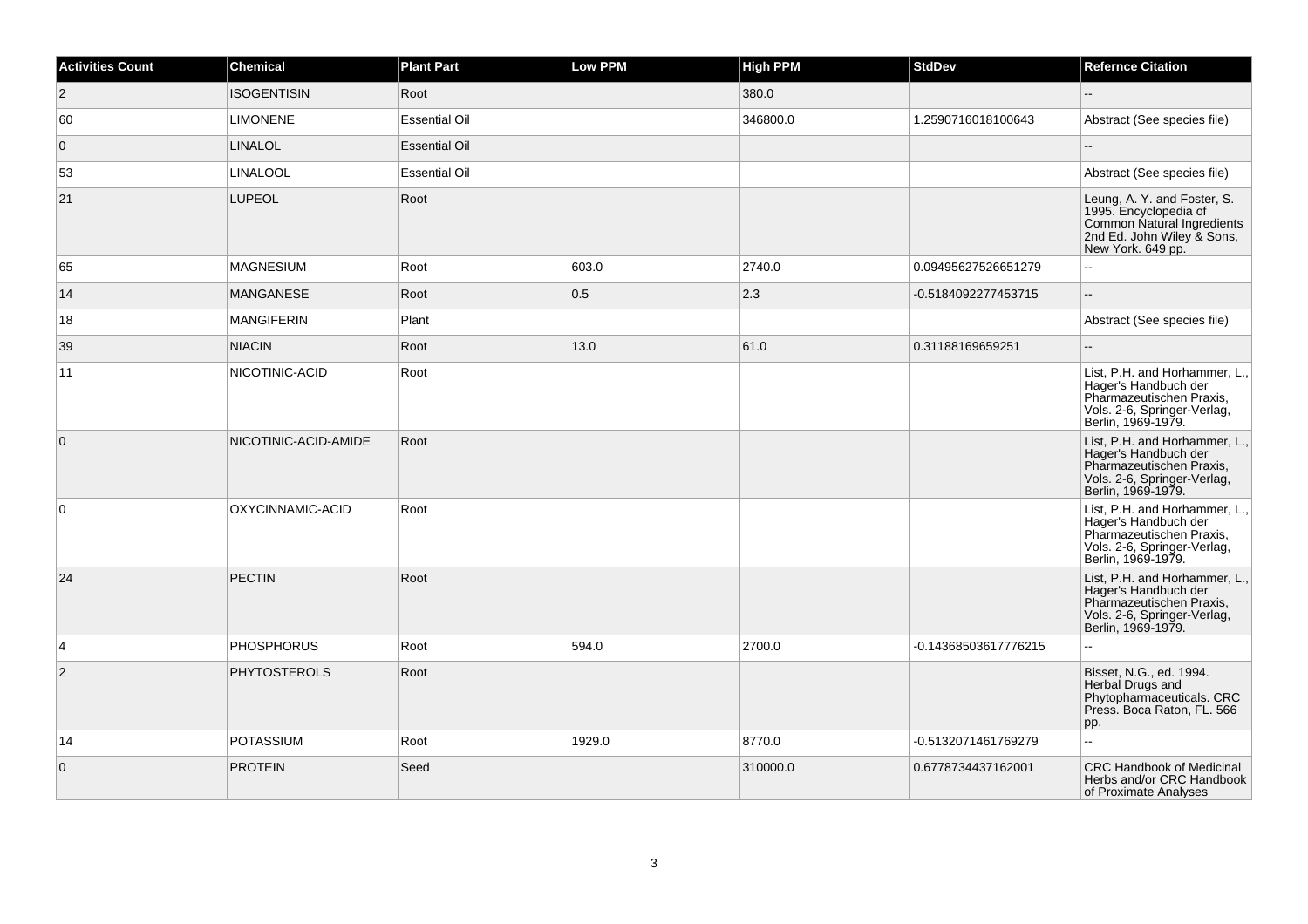| <b>Activities Count</b> | <b>Chemical</b>     | <b>Plant Part</b> | Low PPM | <b>High PPM</b> | <b>StdDev</b>        | <b>Refernce Citation</b>                                                                                                                                                                                              |
|-------------------------|---------------------|-------------------|---------|-----------------|----------------------|-----------------------------------------------------------------------------------------------------------------------------------------------------------------------------------------------------------------------|
| 0                       | <b>PROTEIN</b>      | Root              | 30360.0 | 138000.0        | 0.21995042993271519  | Ξ.                                                                                                                                                                                                                    |
| 43                      | PROTOCATECHUIC-ACID | Root              |         |                 |                      | --                                                                                                                                                                                                                    |
| 15                      | <b>RIBOFLAVIN</b>   | Root              | 0.5     | 2.1             | -0.4321138905848174  | $\overline{\phantom{a}}$                                                                                                                                                                                              |
| $\overline{0}$          | <b>SACCHAROSE</b>   | Root              |         |                 |                      | List, P.H. and Horhammer, L.,<br>Hager's Handbuch der<br>Pharmazeutischen Praxis,<br>Vols. 2-6, Springer-Verlag,<br>Berlin, 1969-1979.                                                                                |
| $\overline{0}$          | SECO-IRIDOIDS       | Root              |         |                 |                      | Bisset, N.G., ed. 1994.<br>Herbal Drugs and<br>Phytopharmaceuticals. CRC<br>Press. Boca Raton, FL. 566<br>pp.                                                                                                         |
| 60                      | <b>SELENIUM</b>     | Root              | 0.4     | 1.8             | -0.2344070430977907  | Ξ.                                                                                                                                                                                                                    |
| $\vert 4 \vert$         | SILICON             | Root              |         |                 |                      | 44                                                                                                                                                                                                                    |
| 9                       | SINAPIC-ACID        | Root              |         |                 |                      | Williamson, E. M. and Evans,<br>F. J., Potter's New<br>Cyclopaedia of Botanical<br>Drugs and Preparations,<br>Revised Ed., Saffron Walden,<br>the C. W. Daniel Co., Ltd.,<br>Essex UK, 362 pp, 1988,<br>reprint 1989. |
| $\overline{1}$          | SODIUM              | Root              | 9.0     | 41.0            | -0.49368227192150566 | ă.                                                                                                                                                                                                                    |
| 5                       | <b>STARCH</b>       | Root              | 35200.0 | 160000.0        | -0.6514767798388345  | $\overline{\phantom{a}}$                                                                                                                                                                                              |
| 14                      | <b>SUCROSE</b>      | Root              |         |                 |                      | $\overline{\phantom{a}}$                                                                                                                                                                                              |
| $\overline{0}$          | <b>SUGARS</b>       | Root              | 22000.0 | 100000.0        | -0.03757564189391796 | ш,                                                                                                                                                                                                                    |
| 9                       | <b>SWEROSIDE</b>    | Root              |         |                 |                      | Bisset, N.G., ed. 1994.<br>Herbal Drugs and<br>Phytopharmaceuticals. CRC<br>Press. Boca Raton, FL. 566<br>pp.                                                                                                         |
| $\vert 4 \vert$         | <b>SWERTIAMARIN</b> | Root              |         |                 |                      | Leung, A.Y., Encyclopedia of<br>Common Natural Ingredients<br>Used in Food, Drugs, and<br>Cosmetics, John Wiley &<br>Sons, New York, 1980.                                                                            |
| 6                       | SYRINGIC-ACID       | Root              |         |                 |                      | Ξ.                                                                                                                                                                                                                    |
| 35                      | <b>TANNIN</b>       | Plant             |         |                 |                      | Newall, C. A., Anderson, L. A.<br>and Phillipson, J. D. 1996.<br>Herbal Medicine - A Guide for<br>Health-care Professionals.<br>The Pharmaceutical Press,<br>London. 296pp.                                           |